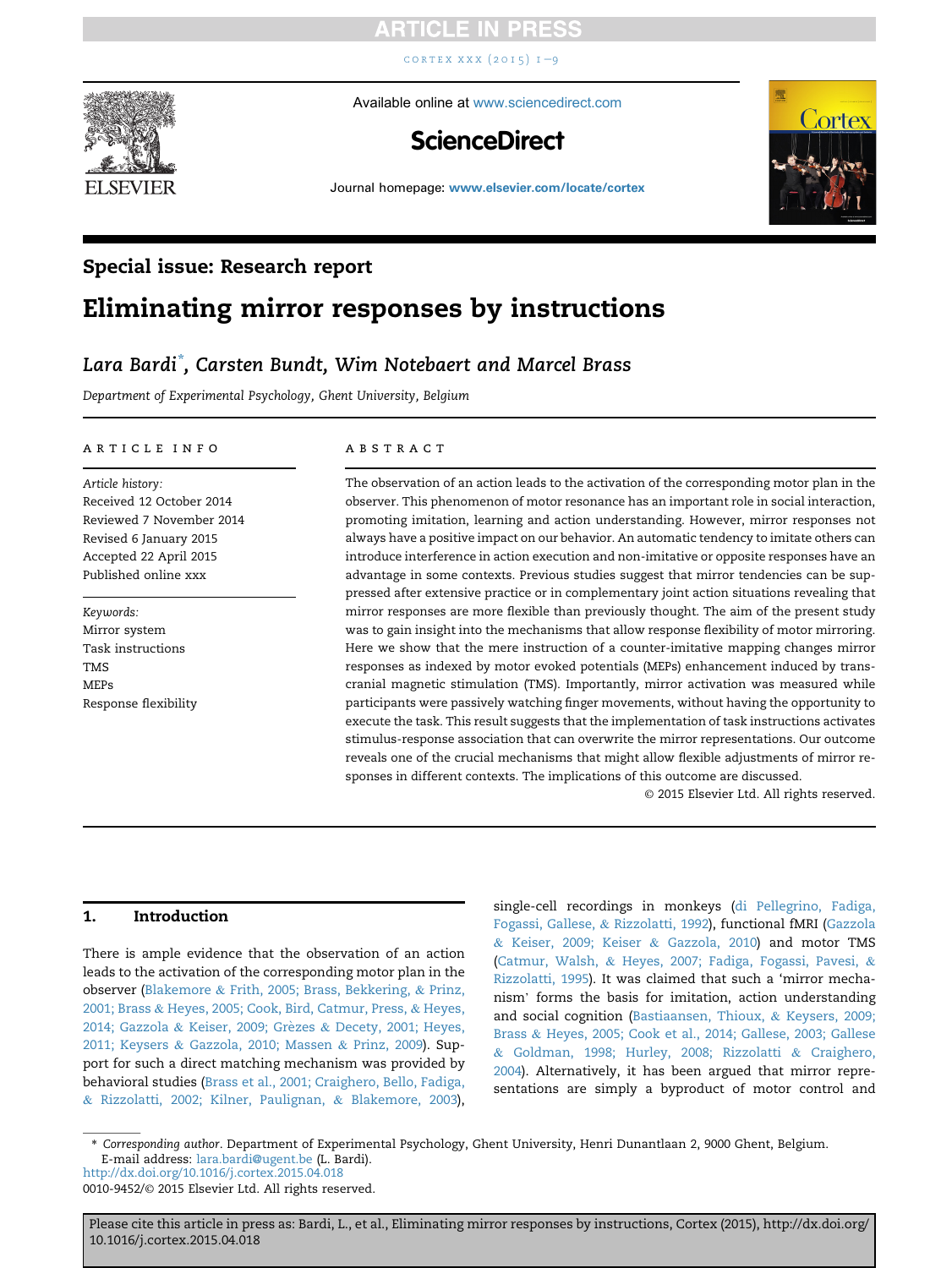**2** cortex xxx (2015)  $1-\frac{9}{2}$  $1-\frac{9}{2}$  $1-\frac{9}{2}$ 

not necessarily play a role in social cognition ([Brass](#page-7-0) & [Heyes,](#page-7-0) [2005; Cook et al., 2014](#page-7-0)).

However, mirror responses are not always beneficial for successful behavior. An automatic tendency to imitate others can introduce interference in action execution when the observed action is different from the response that needs to be performed ([Brass et al., 2001; Craighero et al., 2002; Kilner](#page-6-0) [et al., 2003](#page-6-0)). Moreover, non-imitative responses have an advantage in some contexts, such as when complementary, rather than identical, actions need to be executed in joint action tasks [\(Sebanz, Bekkering,](#page-8-0) & [Knoblich, 2006; van Schie,](#page-8-0) [van Waterschoot,](#page-8-0) & [Bekkering, 2008\)](#page-8-0).

A recent body of evidence suggests that mirror tendencies are not unavoidable. Relatively brief periods of sensorimotor experience can enhance [\(Press, Gillmeister,](#page-7-0) & [Heyes, 2007;](#page-7-0) [Wiggett, Hudson, Tipper,](#page-7-0) & [Downing, 2011](#page-7-0)), abolish ([Cook,](#page-7-0) [Press, Dickinson,](#page-7-0) & [Heyes, 2010; Gillmeister, Catmur, Liepelt,](#page-7-0) [Brass,](#page-7-0) & [Heyes, 2008; Heyes, Bird, Johnson,](#page-7-0) & [Haggard, 2005\)](#page-7-0) or reverse [\(Catmur, Mars, Rushworth,](#page-7-0) & [Heyes, 2011; Catmur](#page-7-0) [et al., 2008, 2007; Cavallo, Heyes, Becchio, Bird,](#page-7-0) & [Catmur,](#page-7-0) [2014\)](#page-7-0) mirror responses. For example, 90 min of incompatible sensorimotor training in which participants are instructed to make an index finger movement while observing a little finger movement, and vice versa, is sufficient to reverse the pattern of motor evoked potentials (MEPs) after a TMS pulse: the observation of index finger movements elicit more activity in the little finger muscle than observation of little finger movements [\(Catmur et al., 2007](#page-7-0)). According to the associative sequence learning (ASL) theory ([Heyes, 2001\)](#page-7-0), perceptionaction links mediating mirror responses arise primarily through correlated experience of observing and executing the same actions [\(Cook et al., 2014; de Klerk, Johnson, Heyes,](#page-7-0) & [Southgate, 2015; Ray](#page-7-0) & [Heyes, 2011\)](#page-7-0). Consequently, a visuomotor training with incompatible mappings directly affects the mirror system, which can acquire counter-mirror properties ([Catmur et al., 2007; Heyes et al., 2005\)](#page-7-0).

A reversal of mirror tendencies was also found in the context of complementary actions, both at the behavioral ([Newman-Norlund, van Schie, van Zuijlen,](#page-7-0) & [Bekkering, 2007;](#page-7-0) [van Schie et al., 2008](#page-7-0)) and physiological level ([Barchiesi](#page-6-0) & [Cattaneo, 2013; Sartori, Bucchioni,](#page-6-0) & [Castiello, 2013](#page-6-0); see also [Hamilton, 2013](#page-7-0)). In the study of [Sartori, Betti, and Castiello](#page-8-0) [\(2013\)](#page-8-0) and [Sartori, Bucchioni, et al. \(2013\),](#page-8-0) participants watched videos of action sequences while MEPs were recorded from finger muscles. The videos showed an actor pouring coffee (whole hand grasp) or sugar (precision grip) into espresso cups. At the beginning of the video, the MEP pattern indicated mirroring: when observing a whole hand grasp, participants showed a large MEP both in the index and little finger muscles (both muscles are recruited for a whole hand grasp). However, when the model moved as if she wanted to pour coffee into an espresso cup which was located close to the participant, only the FDI muscle (needed to perform a precision grip) was activated, suggesting that participants implicitly prepared to perform a reciprocal action: pick up the cup and offer it to the actor. This outcome suggests that the system is able to rapidly switch from mirroring to complementarity as a function of social context.

Taken together, recent evidence suggests that imitation and direct visuo-motor matching could be more flexible than previously thought. However, the mechanisms underlying these modulation effects are still poorly understood.

In the area of complementary actions, response flexibility has been suggested to be realized by different population of mirror neurons: strictly congruent ones, which are activated when the observed action and the one that is executed are identical, and broadly congruent ones, which are activated when the context calls for a nonidentical (e.g., complementary) action with the same common goal. The mirror system would therefore govern response flexibility to activate different types of actions dependent on social interaction ([Newman-Norlund et al., 2007; van Schie et al., 2008](#page-7-0)). However, how the mirror system is informed about the context is still poorly understood. It has been suggested that the flexible integration of observation and execution needed in jointactions recruits mechanisms outside the mirror system ([Barchiesi](#page-6-0) & [Cattaneo, 2013; Kokal, Gazzola,](#page-6-0) & [Keysers, 2009](#page-6-0); see also [Sartori, Betti, et al., 2013](#page-8-0) for discussion).

Further support for the idea that flexibility of mirror responses may employ general mechanisms comes from [Barchiesi and Cattaneo \(2013\).](#page-6-0) These authors suggest that the visuo-motor matching of mirror neurons can be changed by recent experiences only to a limited extent, without reversing it. In this study, the kinematic of TMS-evoked movements was recorded after imitative and counter-imitative training. Before training, the movement kinematics mirrored the observed action when TMS was delivered 250 and 320 msec after stimulus onset. After counter-mirror training, responses at 250 msec were unchanged and still mirrored the stimuli. Trainingdependent changes in evoked responses were observed only at 320 msec. On the basis of the different time courses of mirror and counter-mirror response activations the authors suggested a dual-route model. Here, distinct mechanisms would mediate imitative responses and action tendencies related to recently learned stimulus-response mappings.

On the basis of these results the question arises how flexibility of mirror responses is realized. Do these manipulations affect the mirror system as such or create new stimulus-response (S-R) associations that dominate mirror representations?

Interestingly, outside the domain of social cognition, many studies have shown the ability of humans to flexibly learn arbitrary S-R relations, where learned or instructed relations strongly affect the selection of future responses (e.g., [Hedge](#page-7-0) & [Marsh, 1975; Hommel, 1993; Marini, Iani, Nicoletti,](#page-7-0) & [Rubichi,](#page-7-0) [2011; Ottoboni, Iani, Tessari,](#page-7-0) & [Rubichi, 2013; Proctor](#page-7-0) & [Lu,](#page-7-0) [1999; Proctor, Yamaguchi, Dutt,](#page-7-0) & [Gonzalez, 2013; Tagliabue,](#page-7-0) Zorzi, Umiltà, & [Bassignani, 2000; Theeuwes, Liefooghe,](#page-7-0) & [De](#page-7-0) [Houwer, 2014;](#page-7-0) Vu and Proctor, 2004). Recently, it has been shown that the mere instruction of a stimulus-response mapping can induce automatic response tendencies in a completely unrelated task ([Liefooghe, De Houwer,](#page-7-0) & [Wenke,](#page-7-0) [2013; Liefooghe, Wenke,](#page-7-0) & [De Houwer, 2012; Theeuwes et al.,](#page-7-0) [2014\)](#page-7-0). Interestingly, instructions are even strong enough to counteract automatic response tendencies based on longterm S-R links, as in the Simon task ([Theeuwes et al., 2014\)](#page-8-0). The same effect was previously obtained with practice ([Proctor](#page-7-0) & [Lu, 1999; Tagliabue et al., 2000](#page-7-0)). Importantly, instructions-based and practice effects have been attributed to the implementation of short-term S-R associations, which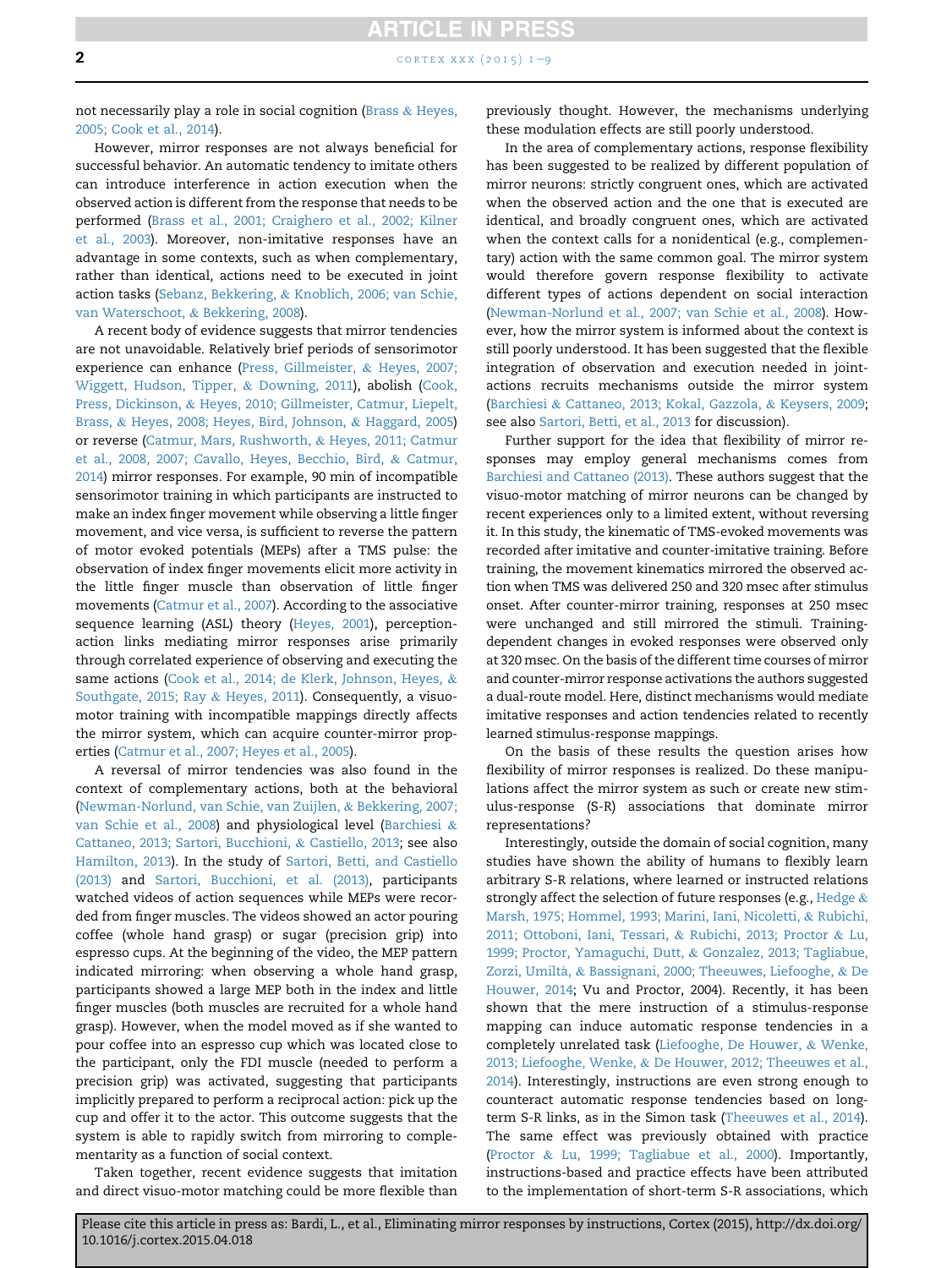CORTEX XXX  $(2015)$   $1-9$  $1-9$  3

overwrite the effect of automatic response tendencies, influ-encing performance in the following task [\(Proctor](#page-7-0)  $&$  [Lu, 1999;](#page-7-0) [Proctor et al., 2013; Tagliabue et al., 2000\)](#page-7-0).

In the current study, we took advantage of task instruction procedures to investigate whether instructions are sufficient to realize response flexibility. In detail, we sought to test whether direct matching of an observed action onto a corresponding motor representation can be eliminated based on mere task instructions, in the absence of contextual manipulations or sensorimotor learning. Such results would demonstrate that response flexibility can be implemented without directly affecting the mirror system, because it is very unlikely that verbal instructions alone modify the mirror system. A hand performing an index or a little finger movement was presented on a computer screen. Participants received either compatible (i.e., respond by performing the same movement) or incompatible instructions (i.e., respond by performing the opposite movement) at the beginning of two sessions. Before task execution, participants were asked to passively observe the stimuli while we applied TMS to the primary motor cortex and recorded the MEPs from the participant's index and little finger muscles. In the baseline session (compatible instructions) we expect to observe a mirror pattern, which is a muscle-specific enhancement of corticospinal excitability in response to finger stimuli. More importantly, if the mere presentation of counter-mirror instructions is sufficient to counteract the activation of the mirror system, we expect differences in corticospinal excitability to be reduced in the second session (counter-mirror instructions). On the contrary if rapid switch in response activation from mirror to different action is governed by the mirror system and can be only driven by social interaction or sensorimotor learning, the mere presentation of task instructions should not be sufficient to induce changes in corticospinal excitability.

#### 2. Methods

#### 2.1. Participants

Thirty right-handed healthy young adult men (mean age  $= 22.3$  years) took part in this study and signed the informed consent in accordance with the declaration of Helsinki from 1964. Three participants were excluded from the final sample because they did not follow the instructions correctly (they gave responses during passive observation trials) or due to problems in saving EMG data. Participants were paid for their participation in this experiment (25 euros). Thus, the final sample included 27 participants. They had no history of neurological or psychiatric disorders, had normal or corrected-to-normal vision and were prescreened for the risk factors associated with TMS [\(Rossi, Hallett, Rossini,](#page-7-0) & [Pascual-](#page-7-0)[Leone, 2009\)](#page-7-0). The study was granted ethical approval by the Medical Ethical Review Board of Ghent University Hospital.

#### 2.2. TMS stimulation and MEP recording

Electromyographical (EMG) activity was recorded with the ActiveTwo system (BioSemi). Sintered 11  $\times$  17 mm active Ag-AgCl electrodes were placed over the right first dorsal interosseus (FDI) and right abductor digiti minimi (ADM). These muscles contribute to abduct the index finger away from the middle finger and the little finger away from the ring finger, respectively. The active electrodes were placed over the belly of the right FDI and ADM muscles and the reference electrodes over the ipsilateral proximal interphalangeal joints (belly-tendon montage). The ground electrode was placed on the back of the hand, near the wrist joint. EMG signal was amplified (internal gain scaling), digitized at 2 kHz, high-pass filtered at 3 Hz, and stored on a PC for offline analysis. TMS pulses were delivered by a biphasic magnetic stimulator (Rapid2; Magstim). A 70 mm figure of eight coil was held tangentially to the skull with the handle pointing backward and laterally at a 45° angle to the sagittal plane. The coil was positioned in correspondence with the optical scalp position defined as the coil position eliciting the largest and more reliable MEPs in both the FDI and the ADM. The stimulation intensity was determined based on the resting motor threshold (rMT) of both muscles, which is defined as the intensity that evokes an MEP larger than 50  $\mu$ V in 50% of the cases [\(Rossini et al., 1994](#page-8-0)) in the FDI and ADM simultaneously. Participants were equipped with a swimming cap on which the optimal location for stimulation was marked so that the experimenter could easily track the correct position of the coil during the experiment. During the experiment, a mechanical arm held the TMS coil. Experimenters continuously monitored the coil position during the sessions. Stimulation intensity during the recording session was set to 110% of the rMT. Average intensity was 73.2% (range 55%-79%) of the maximal stimulator output.

#### 2.3. Stimuli and procedure

Participants seated in a comfortable armchair in front of a computer monitor in a dimly lit room. The participant's right arm was placed in a horizontal orientation across their body, controlling for both simple and orthogonal spatial compatibility between the participant's hand and the stimulus hand [\(Fig. 1](#page-3-0)). The tips of the index and little finger were placed on a response box with light-sensitive sensors. Experimental stimuli were presented on a 17-inch computer monitor  $(1024 \times 768 \text{ pixels})$  via Eprime Software 2.0 (Psychology Software Tools, PA, USA). The trial sequence was based closely on [Catmur et al. \(2007\).](#page-7-0) At the beginning of a trial a fixation cross was presented centrally on the screen for 1000 msec. Stimuli were sequence of two images of a hand (height:  $12^{\circ}$  of visual angle, width  $6^{\circ}$  of visual angle). Each sequence consisted of an image of the dorsal view of a static hand, presented for a variable time interval (800, 1600, or 2400 msec), and this was followed by an image of one of two end postures: index-finger abduction and little-finger abduction, which was presented for 960 msec. This succession of images produced apparent motion. At a variable interval (200, 250, or 320msec) from the onset of the end-posture stimulus, the TMS pulse was triggered.

Each task session consisted of 144 trials, divided in 4 blocks (36 trials each). In each block, 18 index and 18 little finger abduction movements were presented in a random order. At the end of the first session (baseline session), participants were given a 5 min break. The experiment lasted about 1.20 h in total.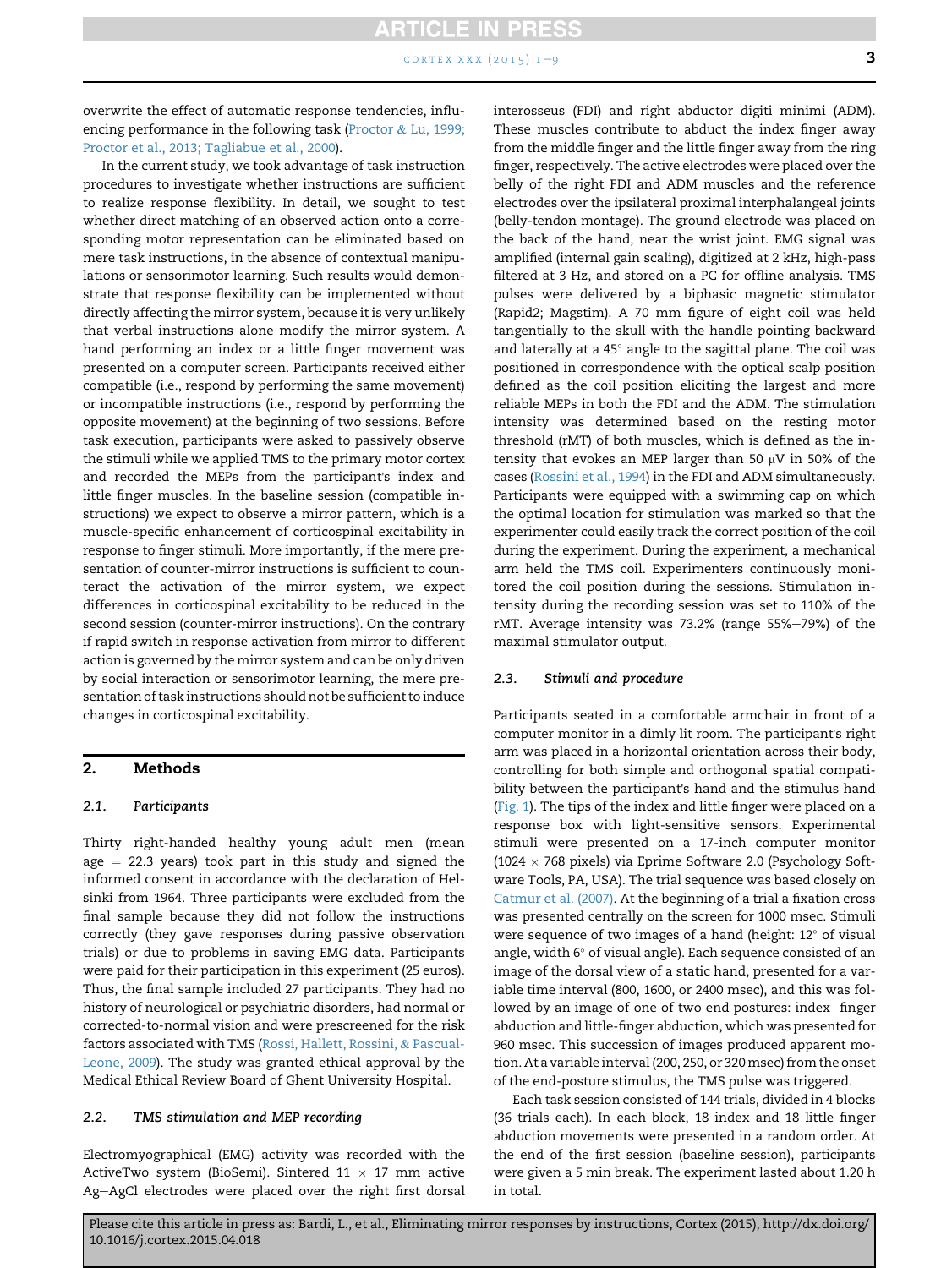<span id="page-3-0"></span>**4** [cortex xxx \(2015\) 1](http://dx.doi.org/10.1016/j.cortex.2015.04.018)-[9](http://dx.doi.org/10.1016/j.cortex.2015.04.018)



Fig.  $1 -$  (a) Schematic drawing of the experimental setup. The participant's right arm was placed in a horizontal orientation across their body, controlling for spatial compatibility between the participant's hand and the stimulus hand presented on the screen. TMS was applied to the left M1 and EMG activity was recorded from the index and the little finger of the participant's right hand. (b) The stimulus frames. To create the apparent finger movement, a static frame depicting either the end point of index finger abduction or the end point of a little finger abduction followed a static hand frame.

#### 2.4. Baseline session

At the beginning of first session, two instruction screens were presented. First, participants were instructed to make an abduction of their index finger as soon as they saw the index finger movement and to abduct their little finger as soon as they saw the little finger movement. With the second screen, participants were told that they would have been asked to perform the task later, after trials of passive observation of the stimuli on the screen. Crucially, they did not perform any kind of movement during four blocks of stimuli presentation. However, to ensure the engagement of participants in the task, they were explicitly told that the actual task could be introduced at any time and therefore it was necessary to keep the instructions in mind. After each block, participants were asked to keep in mind the instructions. After four experimental blocks in which participants only observed the stimuli, an instruction screen was given asking participants to perform the instructions they received at the beginning of the session. Twelve additional stimuli were presented. Stimuli were identical to the ones presented in the baseline session. Here participants responded by making an abduction of their index finger when an index finger abduction was presented on the screen and by making an abduction of their little finger when a little finger abduction was presented. Behavioral and EMG data were collected during task execution. Data analysis revealed that all participants included in the final sample correctly executed the task. These data were not considered any further.

#### 2.5. Counter-mirror session

The counter-mirror session was identical to the baseline session except for the instructions that participants received at the beginning of the session. Here, participants were asked to respond with the opposite finger movement relative to the movement presented on the screen: they were instructed to make an abduction of their index finger as soon as they saw the little finger movement and to abduct their little finger as soon as they saw the index finger movement. As well as in the baseline session, participants were required to keep in mind the instructions and only observe the stimuli on the screen because the actual task could be introduced at any time. Although the participants were told that the actual task would have been introduced at some point, the task was omitted at the end of the session because it was irrelevant to the purpose of the current study.

#### 2.6. Data analysis

For each TMS trial, the peak-to-peak amplitude of the MEP was calculated. This was done by extracting the epochs starting 500 msec before and after the actual event (i.e., the TMS pulse) from the recorded data. Data were checked for background EMG activity during a time window of 500 msec preceding the TMS pulse and if this was found, the data for this trial were rejected. The peak-to-peak amplitude of each trial was calculated for the 20-50 msec window following an event (i.e., the typical time range at which an MEP occurs) and MEPs were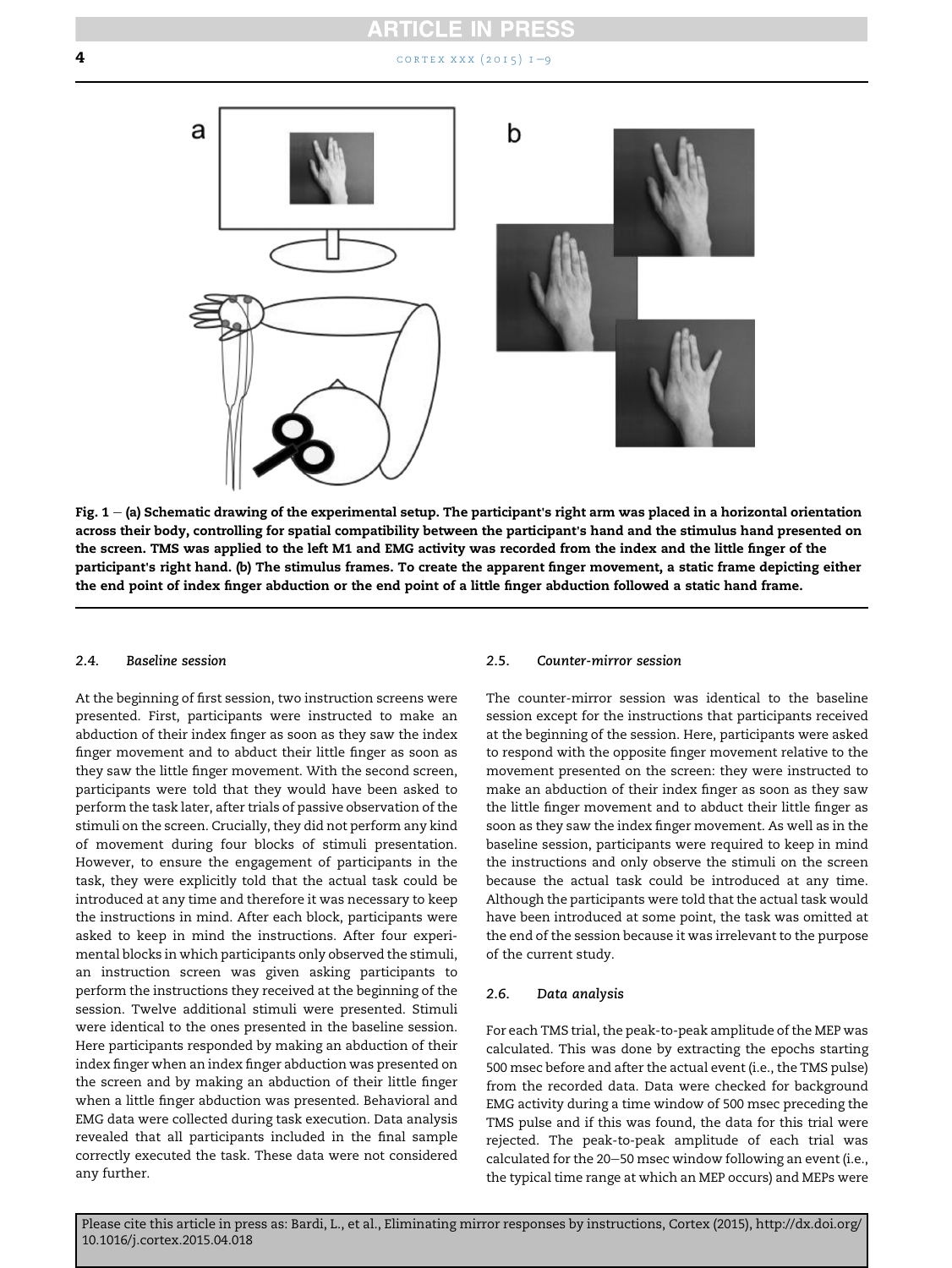$\text{contr } x \times x \text{ (2015)} 1 - 9$  $\text{contr } x \times x \text{ (2015)} 1 - 9$  5

computed using MATLAB® software. Individual trials with amplitude of at least 50  $\mu$ V were averaged per participant, session, muscle and stimulus. Data were transformed to normality by a log-10 distribution. The Kolmogorov-Smirnov test confirmed that the transformed data were normally distributed. To confirm the presence of a muscle-specific action observation effect in the baseline session, we entered data into a repeated-measures analysis of variance (ANOVA) with two within-subjects factors: recorded muscle (FDI, ADM) and observed movement (index-finger abduction, little-finger abduction). To investigate the effects of instructions, we entered data from both sessions into an ANOVA with session (baseline session, counter-mirror session) muscle, and observed movement as within-subject factors. Post-hoc comparisons with Bonferroni correction were performed on the significant interactions.

#### 3. Results

The presence of a muscle-specific mirror effect in the baseline session was confirmed by a significant interaction between muscle and observed movement  $[F(1,26) = 10.89, p < .01,$  $\eta$ 2 = .29]. More interesting, the ANOVA including the two sessions, revealed a significant interaction of muscle, observed movement and session [F(1,26) = 11.23,  $p < .01$ ,  $n2 = .30$ . Following the same procedure adopted by [Catmur](#page-7-0) [et al. \(2007\),](#page-7-0) we then selected 15 participants who showed the clearest mirror effect in the baseline, with substantial muscle-specific enhancement of MEPs in both muscles and performed the following analyses on this sample.

The ANOVA including session, muscle and observed movement as within-subjects factors revealed a significant interaction of muscle, observed movement and session  $[F(1,14) = 21.34, p < .01, \eta2 = .60]$ . In the baseline session, the FDI muscle showed higher MEP amplitude for the observation of the index finger movement than for the observation of the little finger movement ( $p < .01$ ). The ADM muscle showed the reverse pattern with higher MEP amplitude for little finger stimulus than for index finger stimulus ( $p < .01$ ). In the counter-mirror session these differences were suppressed  $(ps > .01)$  (Fig. 2).

Finally, since one may argue that the effect of the session is due to habituation or fatigue, we measured the mirror effect across time during both sessions. For this analysis, each session was divided in two halves (due to the small number of trials per block, data from block 1 and block 2 and data from block 3 and 4 were averaged) and an ANOVA with session, half, observed movement and muscle was performed. Results revealed a significant interaction of session, muscle and observed movement  $[F(1,14) = 20.38, p < .01, \eta$ 2 = .59]. Moreover, the interaction of session, half, muscle and observed movement approached significance  $[F(1,14) = 4.57, p = .05,$  $\eta$ 2 = .25] [\(Fig. 3](#page-5-0)). In the first session, a significant mirror pattern was confirmed both in half 1 and 2 for FDI and ADM muscles (index finger stimulus vs little finger stimulus for FDI and vice versa for ADM,  $ps < .01$ ). However, the FDI muscle showed a higher difference in the second half (index finger stimulus minus little finger stimulus in half 1 vs index finger stimulus minus little finger stimulus in half 2,  $p < .05$ ). In the



Fig.  $2 -$  The graph shows the effect of instructions (15) participants). For illustration purposes, MEP preference ratios are shown. MEP rations were calculated in the following way: for both FDI and ADM muscle, mean MEP size during observation of index finger movement divided by the mean MEP size during observation of little finger movement. The ratio represents the degree to which MEPs recorded in the muscle were larger for index than for little finger movement observation. A mirror effect is indicated by higher value in the FDI than in the ADM muscle. In the baseline session, the observation of the index finger induced higher activation in the FDI then in the ADM muscle whereas a reversal of this pattern was observed after counter-mirror instructions.

second session, the mirror pattern was suppressed in both FDI and ADM muscle (ps > .05). No differences between half 1 and 2 were detected in the second session. [Fig. 3](#page-5-0) demonstrates that the mirror effects shows no sign of reduction in the first session and hence renders habituation or fatigue an unlike explanation for our effects.

#### 4. Discussion

The aim of the present study was to investigate whether automatic 'mirror responses' can be eliminated through verbal instructions only. Here we show that the mere instruction of a counter-imitative mapping changes mirror responses at the neurophysiological level, as indexed by MEPs enhancement. Importantly, these mirror responses were measured while participants were passively watching finger movements. This finding has important theoretical implications regarding the power of verbal instructions as well as regarding potential mechanisms underlying counter-mirror responses in previous work. While the modification of automatic S-R links has already been described in the context of spatial compatibility, our study is the first that demonstrates that instructions can also overrule imitative response tendencies. This finding along with previous research on spatial compatibility cast doubts on the idea that counter-mirror effects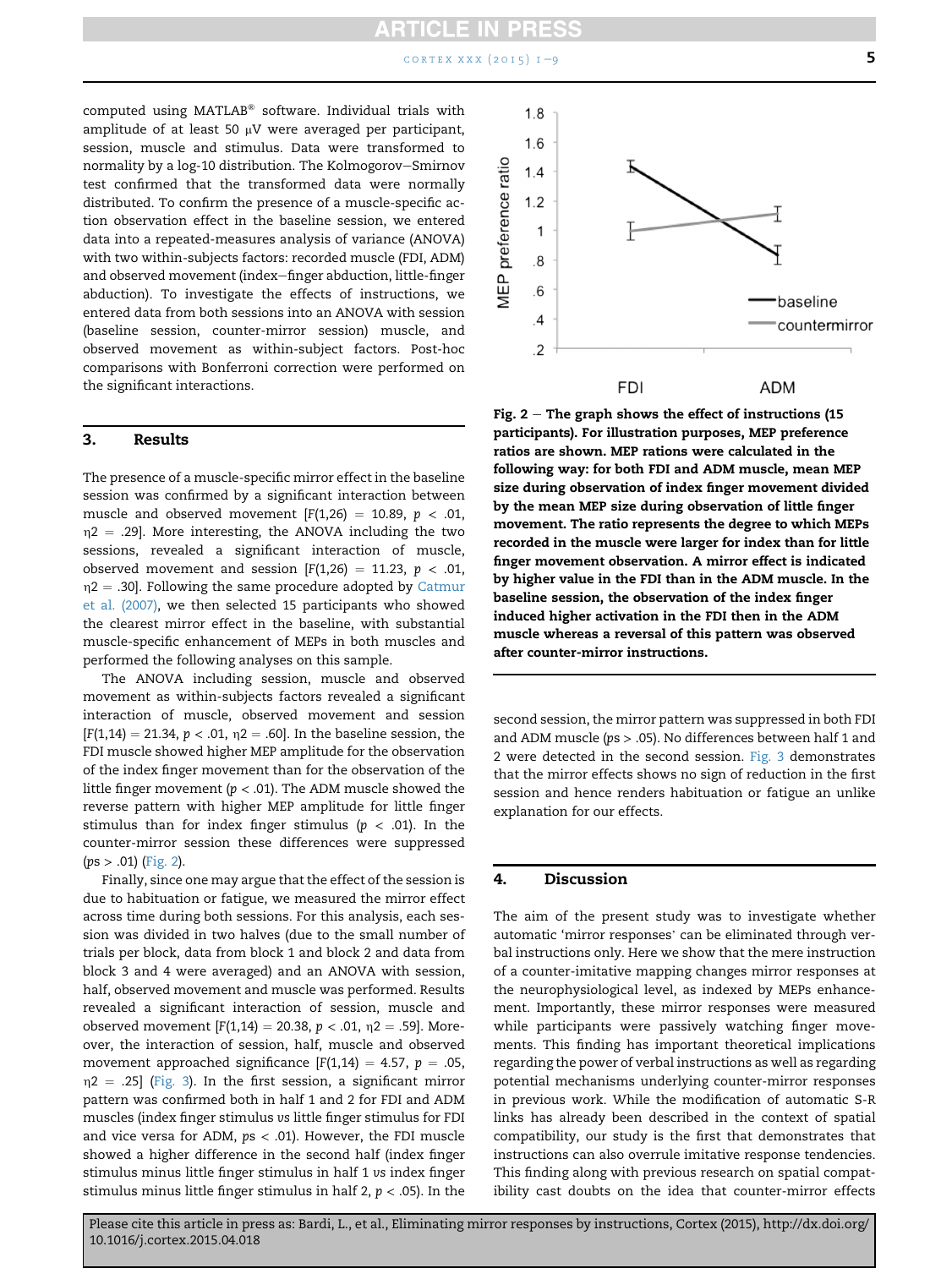### CL

#### <span id="page-5-0"></span>6 **6 cortex XXX**  $(2015)$   $1 - 9$  $1 - 9$



Fig. 3 – The graph represents MEP ratios for the FDI (index finger) and the ADM (little finger) muscles during the first and the second sessions (15 participants). Here MEP ratios are represented both for index finger stimuli (observing index/observing little) and little finger stimuli (observing little/observing index). Upper panel: first half (panel 1) and second half (panel 2) of the first session. MEP preference ratios show that, for each muscle, MEPs are higher during observation of the corresponding finger stimulus. Lower panel: first half (panel 1) and second half of the second session (panel 2).

might reflect a rewiring of the mirror system. Rather they suggest that S-R instructions and fast S-R learning creates strong S-R links that overshadow existing ideomotor associations.

In the context of spatial compatibility effects, many studies have shown the ability of humans to flexibly learn arbitrary S-R relations, where learned or instructed relations strongly affect the selection of future responses (e.g., [Hedge](#page-7-0) & [Marsh, 1975; Hommel, 1993; Marini et al., 2011; Ottoboni](#page-7-0) [et al., 2013; Proctor](#page-7-0) & [Lu, 1999; Proctor et al., 2013;](#page-7-0) [Tagliabue et al., 2000; Theeuwes et al., 2014](#page-7-0)). However, research on imitation has mostly focused on the unavoidable coupling between perception and action [\(Fadiga, Craighero,](#page-7-0) & [Olivier, 2005\)](#page-7-0). Our results are in line with previous evidence that mirror responses can be modulated by practice or in the context of joint actions (e.g., [Catmur et al., 2007; 2008; 2011;](#page-7-0) [Heyes et al., 2005; van Schie et al., 2008\)](#page-7-0). However, we go

far beyond showing that practice, or joint action contexts, are not necessary.

To explain the elimination (and reversal) of the Simon effect after practice with spatial compatibility task with incompatible mapping, [Tagliabue et al. \(2000\)](#page-8-0) introduced the notion of "long-lasting short-term links." According to their computational model, when practicing a spatially incompatible task, short-term (task-related) associations between a stimulus location and the incompatible response are created in order to perform the spatial compatibility task. This links remain active and influence performance in the subsequent Simon task. When a stimulus with a given spatial code occurs, the response that has been associated with it by practice is retrieved automatically, thereby influencing performance. Although the fashion of how task instructions are translated into actions is still a matter of debate (for a review see [Meiran, Cole,](#page-7-0) & [Braver, 2012](#page-7-0)), instructions effects have been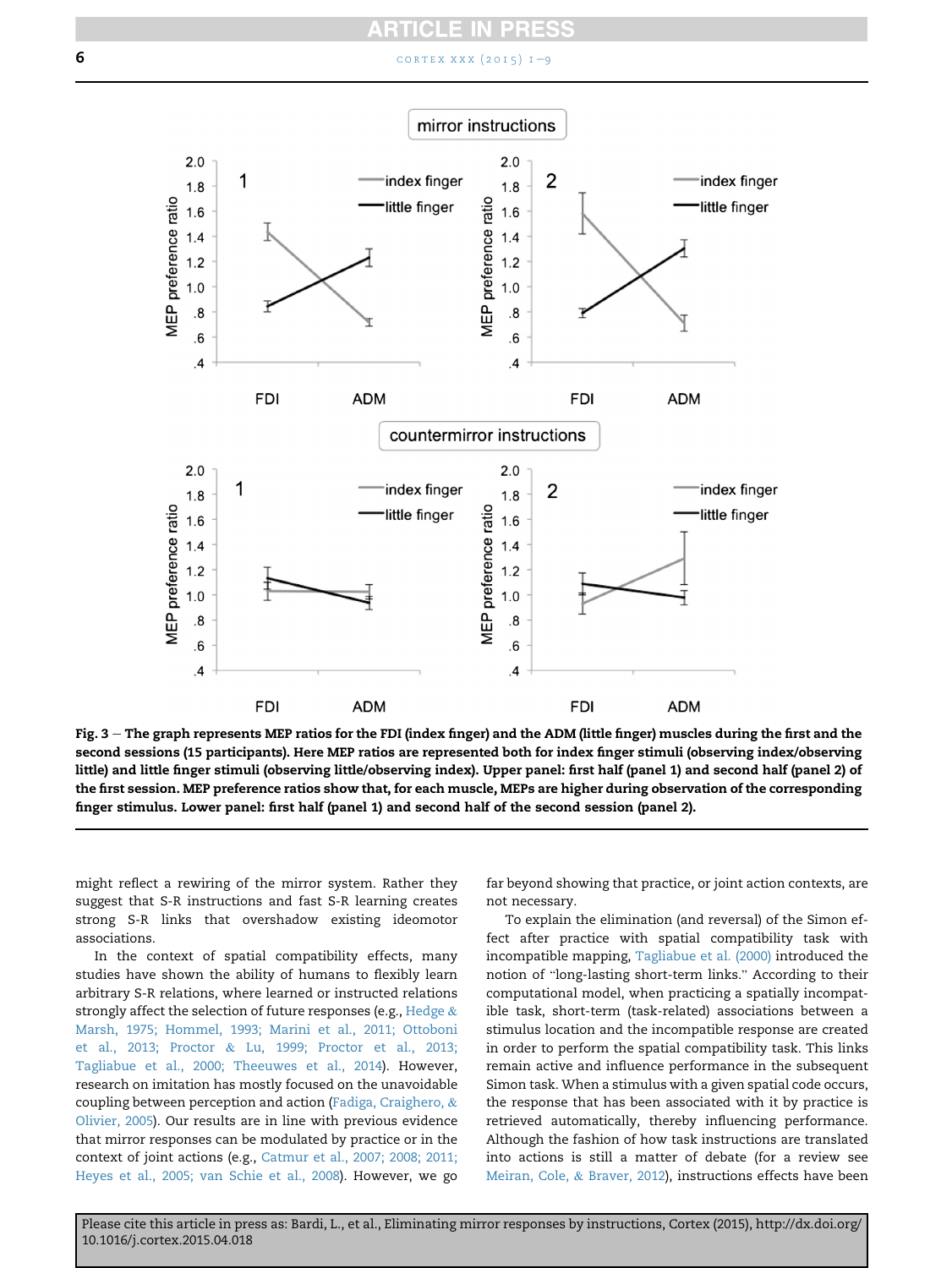#### $CORTEX XXX (2015) 1–9$  $CORTEX XXX (2015) 1–9$  7

<span id="page-6-0"></span>interpreted in a similar way: S-R mappings are implemented into S-R associations, which trigger responses even when the mapping is irrelevant for the current task (instruction-based response activations; De Houwer et al., 2005). What is important here is that new S-R links produce effects that cover up automatic response activation but neither practice nor instruction-based effects are thought to directly modify or suppress long-term associations, which are considered being unmodifiable [\(Proctor et al., 2013; Tagliabue et al., 2000;](#page-7-0) [Theeuwes et al., 2014](#page-7-0)). Our results reveal that a similar mechanism can be applied to the mirror system.

This is in line with what was proposed in the study of Barchiesi and Cattaneo (2013). Thanks to the analysis of the time course of mirror and counter-mirror response tendencies in the same trial, these authors suggest that training with counter-mirror response mapping is not able to reverse mirror response. Instead, the mirror system would remain active shortly after stimulus presentation and is covered up by arbitrary S-R mapping only at a later timing. Direct visuomotor transformation underlying mirror response and recently learned S-R mappings would be mediated by two different routes of information processing.

The idea that mirror responses can be modulated by general mechanisms does not contradict the notion that spatial compatibility and mirror compatibility have different properties and therefore are based on different mechanisms [\(Catmur](#page-7-0) & [Heyes, 2011](#page-7-0)) but suggests that the way response flexibility is applied to the mirror system can be similar. Although shared representations can be considered as a default mode of brain function, when the instructions/context call for a different action, task specific short-term S-R relations between the observed virtual behavior and the response selected by the subject can temporarily cover up mirror links so that visuo-motor associations can be quickly redefined. Importantly, this does not require extensive experience with new S-R mapping and does not necessarily imply changes in the inherent properties of the mirror system to be introduced (e.g., [Catmur et al., 2007](#page-7-0)).

Our results do not speak against the associative learning idea of the origin of the mirror system, and let alone wants to deny the role of sensory-motor experience in shaping the mirror system and imitative behavior during the life span. However, it is also conceivable that the processes underlying explicit learning and instructions effects, which ensure high flexibility of the adult's cognitive system, are qualitatively different from those that forge the mirror system during the early phase of development ([Wiggett et al., 2011](#page-8-0)). From an ideomotor perspective (e.g., [Greenwald, 1970; Prinz,](#page-7-0) [1987\)](#page-7-0), ideomotor representations and simple S-R associations have different underlying learning mechanisms. Ideomotor representations originate from learning the relationship between actions and subsequent sensory effects (R-E learning). This form of learning is available whenever, for example, we perform an action with our hand and we see our hand moving and is normally implicit. Throughout this visuo-motor experience, the system becomes able to predict the sensory consequences of motor commands (e.g., [Hommel, 2009](#page-7-0)). In contrast, classical associative learning theories primarily focus on learning the relationship of responses to those stimuli that precede them

(S-R learning). Most experiments which demonstrates that imitative response tendencies can easily be suppressed, use paradigms where participants are explicitly instructed to translate observed stimuli in performance (S-R associations) rather than R-E learning paradigms (e.g., [Catmur et al. 2007](#page-7-0)). Both implicit and explicit processes are certainly critical for learning. Different kinds of sensorimotor experience is received during development, whenever infants watch their hands moving, engage in synchronous action with others, or deliberately imitate adults to learn how to do something [\(Heyes, 2001\)](#page-7-0). However, implicit motor-to-vision forms of learning are likely to occur prior to the explicit vision-tomotor form.

Our results may also contribute to the debate concerning complementary actions. Previous studies showed that response tendencies can rapidly switch from imitative to complementary action according to task demands [\(Newman-](#page-7-0)[Norlund et al., 2007; van Schie et al., 2008\)](#page-7-0). Recent neuroimaging evidence suggests that this rapid task-dependent reorganization may require two sets of brain areas: regions within the mirror system, which translates motor and visual codes, and prefrontal, posterior parietal, and temporal areas adjacent to mirror system, which integrates the information to achieve common goals ([Kokal et al., 2009](#page-7-0)). Our results support the idea that response flexibility can recruit mechanisms outside the mirror system and interact with other perceptuomotor systems. In effect, it is very unlikely that verbal instructions alone could have modified the mirror system.

Cognitive and motor flexibility are fundamental abilities for our survival along the life span and the mirror system must submit to this rule. Here we have unraveled one of the crucial mechanisms that might allow for such flexible adjustments. Nonetheless, future research is needed to better qualify the effect of task instructions on the mirror system both in terms of cognitive and neural processes.

#### Acknowledgments

This research was supported by a Marie Curie Intra European Fellowship within the 7th European Community Framework Programme to Lara Bardi and by Grant P7/33 from the Belgian Science Policy Office (Interuniversity Poles of Attraction Program).

#### references

- [Barchiesi, G., & Cattaneo, L. \(2013\). Early and late motor responses](http://refhub.elsevier.com/S0010-9452(15)00142-2/sref1) [to action observation.](http://refhub.elsevier.com/S0010-9452(15)00142-2/sref1) Social Cognitive & [Affective Neuroscience, 8](http://refhub.elsevier.com/S0010-9452(15)00142-2/sref1),  $711 - 719.$  $711 - 719.$  $711 - 719.$  $711 - 719.$
- [Bastiaansen, J. A., Thioux, M., & Keysers, C. \(2009\). Evidence for](http://refhub.elsevier.com/S0010-9452(15)00142-2/sref2) mirror systems in emotions. [Philosophical Transactions of the](http://refhub.elsevier.com/S0010-9452(15)00142-2/sref2) [Royal Society B, 364](http://refhub.elsevier.com/S0010-9452(15)00142-2/sref2), 2391-[2404](http://refhub.elsevier.com/S0010-9452(15)00142-2/sref2).
- [Blakemore, S. J., & Frith, C. \(2005\). The role of motor contagion in](http://refhub.elsevier.com/S0010-9452(15)00142-2/sref3) [the prediction of action.](http://refhub.elsevier.com/S0010-9452(15)00142-2/sref3) Neuropsychologia, 43(2), 260-[267](http://refhub.elsevier.com/S0010-9452(15)00142-2/sref3).
- [Brass, M., Bekkering, H., & Prinz, W. \(2001\). Movement](http://refhub.elsevier.com/S0010-9452(15)00142-2/sref4) [observation affects move- ment execution in a simple](http://refhub.elsevier.com/S0010-9452(15)00142-2/sref4) response task. [Acta Psychologica, 106](http://refhub.elsevier.com/S0010-9452(15)00142-2/sref4), 3-[22](http://refhub.elsevier.com/S0010-9452(15)00142-2/sref4).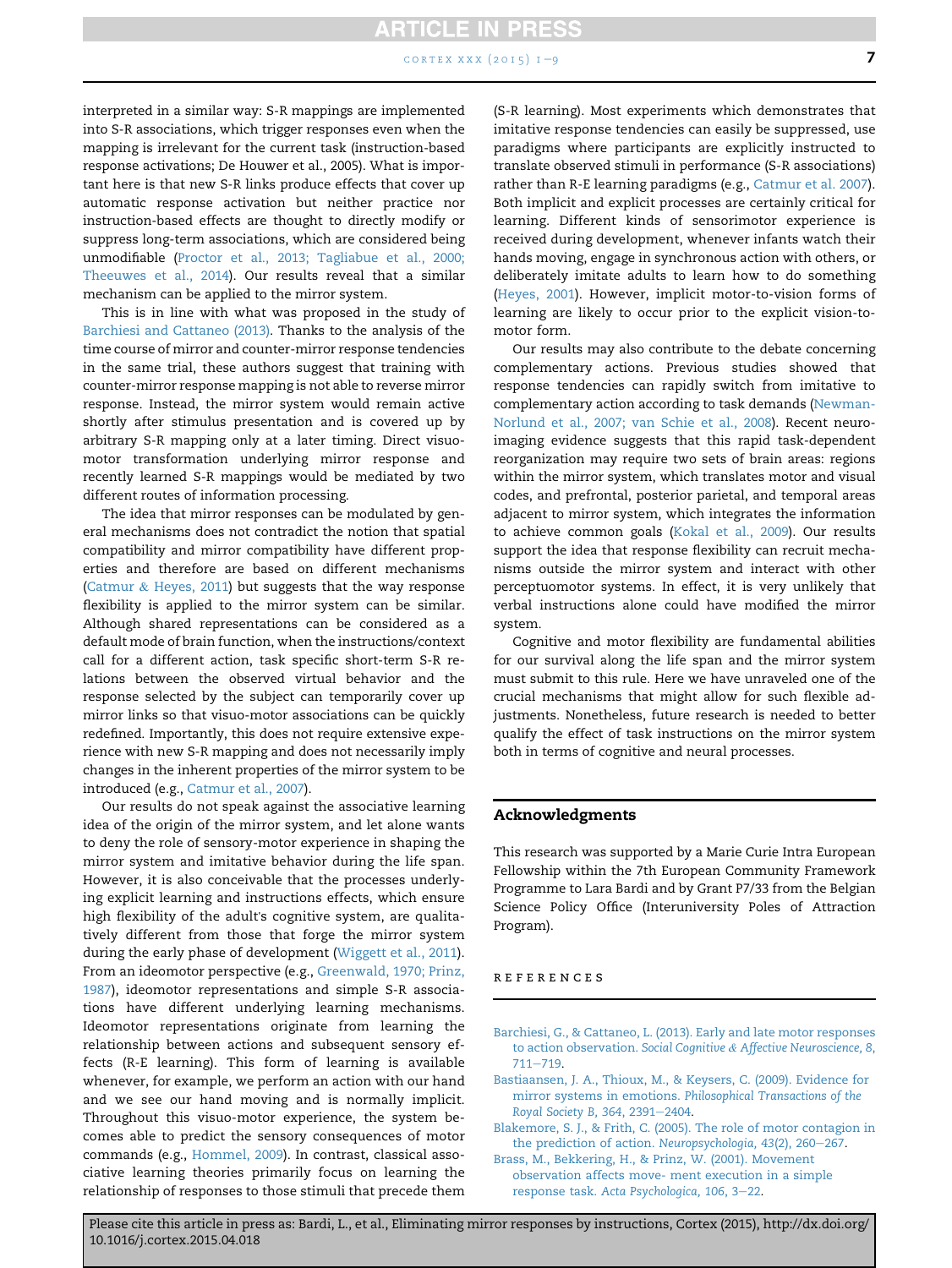<span id="page-7-0"></span>[Brass, M., & Heyes, C. \(2005\). Imitation: is cognitive neuroscience](http://refhub.elsevier.com/S0010-9452(15)00142-2/sref5) [solving the correspondence problem?](http://refhub.elsevier.com/S0010-9452(15)00142-2/sref5) Trends in Cognitive [Science, 9](http://refhub.elsevier.com/S0010-9452(15)00142-2/sref5), 489-[495.](http://refhub.elsevier.com/S0010-9452(15)00142-2/sref5)

- [Catmur, C., Gillmeister, H., Bird, G., Liepelt, R., Brass, M., &](http://refhub.elsevier.com/S0010-9452(15)00142-2/sref7) [Heyes, C. M. \(2008\). Through the looking glass: counter-mirror](http://refhub.elsevier.com/S0010-9452(15)00142-2/sref7) [activation following incompatible sensorimotor learning.](http://refhub.elsevier.com/S0010-9452(15)00142-2/sref7) [European Journal of Neuroscience, 28](http://refhub.elsevier.com/S0010-9452(15)00142-2/sref7)(6), 1208-[1215.](http://refhub.elsevier.com/S0010-9452(15)00142-2/sref7)
- [Catmur, C., Mars, R. B., Rushworth, M. F., & Heyes, C. M. \(2011\).](http://refhub.elsevier.com/S0010-9452(15)00142-2/sref8) [Making mirrors: premotor cortex stimulation enhances mirror](http://refhub.elsevier.com/S0010-9452(15)00142-2/sref8) [and counter-mirror motor facilitation.](http://refhub.elsevier.com/S0010-9452(15)00142-2/sref8) Journal of Cognitive [Neuroscience, 23](http://refhub.elsevier.com/S0010-9452(15)00142-2/sref8), 2352-[2362.](http://refhub.elsevier.com/S0010-9452(15)00142-2/sref8)
- [Catmur, C., & Heyes, C. \(2011\). Time course analyses confirm](http://refhub.elsevier.com/S0010-9452(15)00142-2/sref58) [independence of imitative and spatial compatibility.](http://refhub.elsevier.com/S0010-9452(15)00142-2/sref58) Journal of [Experimental Psychology: Human Perception and Performance, 37](http://refhub.elsevier.com/S0010-9452(15)00142-2/sref58),  $409 - 421$  $409 - 421$ .
- [Catmur, C., Walsh, V., & Heyes, C. M. \(2007\). Sensorimotor](http://refhub.elsevier.com/S0010-9452(15)00142-2/sref9) [learning configures the human mirror system.](http://refhub.elsevier.com/S0010-9452(15)00142-2/sref9) Current Biology, 17[, 1527](http://refhub.elsevier.com/S0010-9452(15)00142-2/sref9)-[1531.](http://refhub.elsevier.com/S0010-9452(15)00142-2/sref9)
- [Cavallo, A., Heyes, C., Becchio, C., Bird, G., & Catmur, C. \(2014\).](http://refhub.elsevier.com/S0010-9452(15)00142-2/sref10) [Timecourse of mirror and counter-mirror effects measured](http://refhub.elsevier.com/S0010-9452(15)00142-2/sref10) [with transcranial magnetic stimulation.](http://refhub.elsevier.com/S0010-9452(15)00142-2/sref10) Social Cognitive & [Affective Neuroscience, 9](http://refhub.elsevier.com/S0010-9452(15)00142-2/sref10), 1082-[1088.](http://refhub.elsevier.com/S0010-9452(15)00142-2/sref10)
- [Cook, R., Bird, G., Catmur, C., Press, C., & Heyes, C. \(2014\). Mirror](http://refhub.elsevier.com/S0010-9452(15)00142-2/sref11) [neurons: from origin to function.](http://refhub.elsevier.com/S0010-9452(15)00142-2/sref11) Behavioral and Brain Sciences,  $27.177 - 241.$  $27.177 - 241.$  $27.177 - 241.$
- [Cook, R., Press, C., Dickinson, A., & Heyes, C. \(2010\). Acquisition of](http://refhub.elsevier.com/S0010-9452(15)00142-2/sref12) [automatic imitation is sensitive to sensorimotor contingency.](http://refhub.elsevier.com/S0010-9452(15)00142-2/sref12) [Journal of Experimental Psychology: Human Perception and](http://refhub.elsevier.com/S0010-9452(15)00142-2/sref12) [Performance, 36](http://refhub.elsevier.com/S0010-9452(15)00142-2/sref12), 840-[852](http://refhub.elsevier.com/S0010-9452(15)00142-2/sref12).
- [Craighero, L., Bello, A., Fadiga, L., & Rizzolatti, G. \(2002\). Hand](http://refhub.elsevier.com/S0010-9452(15)00142-2/sref13) [action preparation influences the responses to hand pictures.](http://refhub.elsevier.com/S0010-9452(15)00142-2/sref13) [Neuropsychologia, 40](http://refhub.elsevier.com/S0010-9452(15)00142-2/sref13), 492-[502](http://refhub.elsevier.com/S0010-9452(15)00142-2/sref13).
- [Fadiga, L., Craighero, L., & Olivier, E. \(2005\). Human motor cortex](http://refhub.elsevier.com/S0010-9452(15)00142-2/sref14) [excitability during the perception of others](http://refhub.elsevier.com/S0010-9452(15)00142-2/sref14)' action. Current [Opinion in Neurobiology, 15](http://refhub.elsevier.com/S0010-9452(15)00142-2/sref14), 213-[218.](http://refhub.elsevier.com/S0010-9452(15)00142-2/sref14)
- [Fadiga, L., Fogassi, L., Pavesi, G., & Rizzolatti, G. \(1995\). Motor](http://refhub.elsevier.com/S0010-9452(15)00142-2/sref15) [facilitation during action observation: a magnetic stimulation](http://refhub.elsevier.com/S0010-9452(15)00142-2/sref15) study. [Journal of Neurophysiology, 73](http://refhub.elsevier.com/S0010-9452(15)00142-2/sref15), 2608-[2611.](http://refhub.elsevier.com/S0010-9452(15)00142-2/sref15)
- [Gallese, V. \(2003\). The roots of empathy: the shared manifold](http://refhub.elsevier.com/S0010-9452(15)00142-2/sref16) [hypothesis and the neural basis of intersubjectivity.](http://refhub.elsevier.com/S0010-9452(15)00142-2/sref16) [Psychopathology, 36](http://refhub.elsevier.com/S0010-9452(15)00142-2/sref16), 171-[180.](http://refhub.elsevier.com/S0010-9452(15)00142-2/sref16)
- [Gallese, V., & Goldman, A. \(1998\). Mirror neurons and the simulation](http://refhub.elsevier.com/S0010-9452(15)00142-2/sref17) theory of mind-reading. [Trends in Cognitive Sciences, 2](http://refhub.elsevier.com/S0010-9452(15)00142-2/sref17), 493-[501.](http://refhub.elsevier.com/S0010-9452(15)00142-2/sref17)
- [Gazzola, V., & Keysers, C. \(2009\). The observation and execution](http://refhub.elsevier.com/S0010-9452(15)00142-2/sref18) [of actions share motor and somatosensory voxels in all tested](http://refhub.elsevier.com/S0010-9452(15)00142-2/sref18) [subjects: single-subject analyses of unsmoothed fMRI data.](http://refhub.elsevier.com/S0010-9452(15)00142-2/sref18) [Cerebral Cortex, 19](http://refhub.elsevier.com/S0010-9452(15)00142-2/sref18), 1239-[1255.](http://refhub.elsevier.com/S0010-9452(15)00142-2/sref18)
- [Gillmeister, H., Catmur, C., Liepelt, R., Brass, M., & Heyes, C.](http://refhub.elsevier.com/S0010-9452(15)00142-2/sref19) [\(2008\). Experience-based priming of body parts: a study of](http://refhub.elsevier.com/S0010-9452(15)00142-2/sref19) action imitation. [Brain Research, 1217](http://refhub.elsevier.com/S0010-9452(15)00142-2/sref19), 157-[170](http://refhub.elsevier.com/S0010-9452(15)00142-2/sref19).

[Greenwald, A. G. \(1970\). Sensory feedback mechanisms in](http://refhub.elsevier.com/S0010-9452(15)00142-2/sref20) [performance control: which special reference to the ideo-](http://refhub.elsevier.com/S0010-9452(15)00142-2/sref20)motor mechanism. [Psychological Review, 77](http://refhub.elsevier.com/S0010-9452(15)00142-2/sref20), 73-[99](http://refhub.elsevier.com/S0010-9452(15)00142-2/sref20).

- Grèzes, J., & Decety, J. (2001). Functional anatomy of execution, [mental simulation, observation, and verb generation of](http://refhub.elsevier.com/S0010-9452(15)00142-2/sref21) [actions: a meta-analysis.](http://refhub.elsevier.com/S0010-9452(15)00142-2/sref21) Human Brain Mapping,  $12, 1-19$ .
- [Hamilton, A. \(2013\). The mirror neuron system contributes to](http://refhub.elsevier.com/S0010-9452(15)00142-2/sref22) [social responding.](http://refhub.elsevier.com/S0010-9452(15)00142-2/sref22) Cortex, 40, 2957-[2959](http://refhub.elsevier.com/S0010-9452(15)00142-2/sref22).
- [Hedge, A., & Marsh, N. W. A. \(1975\). The effect of irrelevant spatial](http://refhub.elsevier.com/S0010-9452(15)00142-2/sref23) [correspondences on two-choice response time.](http://refhub.elsevier.com/S0010-9452(15)00142-2/sref23) Acta [Psychologica, 39](http://refhub.elsevier.com/S0010-9452(15)00142-2/sref23), 427-[439](http://refhub.elsevier.com/S0010-9452(15)00142-2/sref23).
- [Heyes, C. \(2001\). Causes and consequences of imitation.](http://refhub.elsevier.com/S0010-9452(15)00142-2/sref24) Trends in [Cognitive Science, 5](http://refhub.elsevier.com/S0010-9452(15)00142-2/sref24), 253-[261](http://refhub.elsevier.com/S0010-9452(15)00142-2/sref24).
- [Heyes, C. M. \(2011\). Automatic imitation.](http://refhub.elsevier.com/S0010-9452(15)00142-2/sref25) Psychological Bulletin, 137[\(3\), 463](http://refhub.elsevier.com/S0010-9452(15)00142-2/sref25)-[483](http://refhub.elsevier.com/S0010-9452(15)00142-2/sref25).
- [Heyes, C., Bird, G., Johnson, H., & Haggard, P. \(2005\). Experience](http://refhub.elsevier.com/S0010-9452(15)00142-2/sref26) [modulates automatic imitation.](http://refhub.elsevier.com/S0010-9452(15)00142-2/sref26) Brain Research: Cognitive Brain [Research, 22](http://refhub.elsevier.com/S0010-9452(15)00142-2/sref26), 233-[240.](http://refhub.elsevier.com/S0010-9452(15)00142-2/sref26)
- [Hommel, B. \(1993\). Inverting the Simon effect intention:](http://refhub.elsevier.com/S0010-9452(15)00142-2/sref27) [determinants of direction and extent of effects of irrelevant](http://refhub.elsevier.com/S0010-9452(15)00142-2/sref27) spatial information. [Psychological Research, 55](http://refhub.elsevier.com/S0010-9452(15)00142-2/sref27), 270-[279](http://refhub.elsevier.com/S0010-9452(15)00142-2/sref27).
- [Hommel, B. \(2009\). Action control according to theory of event](http://refhub.elsevier.com/S0010-9452(15)00142-2/sref28) coding (TEC). [Psychological Research, 73](http://refhub.elsevier.com/S0010-9452(15)00142-2/sref28), 512-[526](http://refhub.elsevier.com/S0010-9452(15)00142-2/sref28).
- [Hurley, S. \(2008\). The shared circuits model \(SCM\): how control,](http://refhub.elsevier.com/S0010-9452(15)00142-2/sref29) [mirroring, and simulation can enable imitation, deliberation,](http://refhub.elsevier.com/S0010-9452(15)00142-2/sref29) and mindreading. Behavioural and Brain Science,  $31, 1-22$ .
- [Keysers, C., & Gazzola, V. \(2010\). Social neuroscience: mirror](http://refhub.elsevier.com/S0010-9452(15)00142-2/sref31) [neurons recorded in humans.](http://refhub.elsevier.com/S0010-9452(15)00142-2/sref31) Current Biology, 20, R353-[R354.](http://refhub.elsevier.com/S0010-9452(15)00142-2/sref31)
- [Kilner, J. M., Paulignan, Y., & Blakemore, S. J. \(2003\). An](http://refhub.elsevier.com/S0010-9452(15)00142-2/sref32) [interference effect of observed biological movement on action.](http://refhub.elsevier.com/S0010-9452(15)00142-2/sref32) [Current Biology, 13](http://refhub.elsevier.com/S0010-9452(15)00142-2/sref32), 522-[525.](http://refhub.elsevier.com/S0010-9452(15)00142-2/sref32)
- [de Klerk, C. C., Johnson, M. H., Heyes, C. M., & Southgate, V. \(2015\).](http://refhub.elsevier.com/S0010-9452(15)00142-2/sref33) [Baby steps: investigating the development of](http://refhub.elsevier.com/S0010-9452(15)00142-2/sref33) [perceptual](http://refhub.elsevier.com/S0010-9452(15)00142-2/sref33)-[motor couplings in infancy.](http://refhub.elsevier.com/S0010-9452(15)00142-2/sref33) Developmental Science,  $18.270 - 280.$  $18.270 - 280.$  $18.270 - 280.$
- [Kokal, I., Gazzola, V., & Keysers, C. \(2009\). Acting together in](http://refhub.elsevier.com/S0010-9452(15)00142-2/sref34) [and beyond the mirror neuron system.](http://refhub.elsevier.com/S0010-9452(15)00142-2/sref34) NeuroImage, 47,  $2046 - 2056$  $2046 - 2056$ .
- [Liefooghe, B., De Houwer, J., & Wenke, D. \(2013\). Instruction](http://refhub.elsevier.com/S0010-9452(15)00142-2/sref35)[based response activation depends on task preparation.](http://refhub.elsevier.com/S0010-9452(15)00142-2/sref35) [Psychonomic Bulleting](http://refhub.elsevier.com/S0010-9452(15)00142-2/sref35) & [Review, 20](http://refhub.elsevier.com/S0010-9452(15)00142-2/sref35), 481-[487.](http://refhub.elsevier.com/S0010-9452(15)00142-2/sref35)
- [Liefooghe, B., Wenke, D., & De Houwer, J. \(2012\). Instruction](http://refhub.elsevier.com/S0010-9452(15)00142-2/sref36)[based task-rule congruency effects.](http://refhub.elsevier.com/S0010-9452(15)00142-2/sref36) Journal of Experimental [Psychology: Learning, Memory,](http://refhub.elsevier.com/S0010-9452(15)00142-2/sref36) & [Cognition, 38](http://refhub.elsevier.com/S0010-9452(15)00142-2/sref36), 1325-[1335.](http://refhub.elsevier.com/S0010-9452(15)00142-2/sref36)
- [Marini, M., Iani, C., Nicoletti, R., & Rubichi, S. \(2011\). Between-task](http://refhub.elsevier.com/S0010-9452(15)00142-2/sref37) [transfer-of-learning from spatial compatibility to a color](http://refhub.elsevier.com/S0010-9452(15)00142-2/sref37) Stroop task. [Experimental Psychology, 58](http://refhub.elsevier.com/S0010-9452(15)00142-2/sref37), 473-[479](http://refhub.elsevier.com/S0010-9452(15)00142-2/sref37).
- [Massen, C., & Prinz, W. \(2009\). Movements, actions and tool-use](http://refhub.elsevier.com/S0010-9452(15)00142-2/sref38) [actions: an ideomotor approach to imitation.](http://refhub.elsevier.com/S0010-9452(15)00142-2/sref38) Philosophical [Transactions of the Royal Society B, 364](http://refhub.elsevier.com/S0010-9452(15)00142-2/sref38), 2349-[2358.](http://refhub.elsevier.com/S0010-9452(15)00142-2/sref38)
- [Meiran, N., Cole, M. W., & Braver, T. S. \(2012\). When planning](http://refhub.elsevier.com/S0010-9452(15)00142-2/sref39) [results in loss of control: intention-based reflexivity and](http://refhub.elsevier.com/S0010-9452(15)00142-2/sref39) working-memory. [Frontiers in Human Neuroscience, 6](http://refhub.elsevier.com/S0010-9452(15)00142-2/sref39), 104.
- [Newman-Norlund, R. D., van Schie, H. T., van Zuijlen, A. M. J., &](http://refhub.elsevier.com/S0010-9452(15)00142-2/sref40) [Bekkering, H. \(2007\). The mirror neuron system is more active](http://refhub.elsevier.com/S0010-9452(15)00142-2/sref40) [during complementary com- pared with imitative action.](http://refhub.elsevier.com/S0010-9452(15)00142-2/sref40) [Nature Neuroscience, 10](http://refhub.elsevier.com/S0010-9452(15)00142-2/sref40), 817-[818](http://refhub.elsevier.com/S0010-9452(15)00142-2/sref40).
- [Ottoboni, G., Iani, C., Tessari, & Rubichi, S. \(2013\). Modulation of](http://refhub.elsevier.com/S0010-9452(15)00142-2/sref41) [the affordance effect through transfer of learning.](http://refhub.elsevier.com/S0010-9452(15)00142-2/sref41) Quartely [Journal of Experimental Psychology, 66](http://refhub.elsevier.com/S0010-9452(15)00142-2/sref41), 2295-[2302](http://refhub.elsevier.com/S0010-9452(15)00142-2/sref41).
- [di Pellegrino, G., Fadiga, L., Fogassi, L., Gallese, V., & Rizzolatti, G.](http://refhub.elsevier.com/S0010-9452(15)00142-2/sref42) [\(1992\). Understanding motor events: a neurophysiological](http://refhub.elsevier.com/S0010-9452(15)00142-2/sref42) study. [Experimental Brain Research, 9](http://refhub.elsevier.com/S0010-9452(15)00142-2/sref42), 176-[180.](http://refhub.elsevier.com/S0010-9452(15)00142-2/sref42)
- [Press, C., Gillmeister, H., & Heyes, C. \(2007\). Sensorimotor](http://refhub.elsevier.com/S0010-9452(15)00142-2/sref43) [experience enhances automatic imitation of robotic](http://refhub.elsevier.com/S0010-9452(15)00142-2/sref43) action. [Proceedings of the Royal Society of London B, 274](http://refhub.elsevier.com/S0010-9452(15)00142-2/sref43), [2509](http://refhub.elsevier.com/S0010-9452(15)00142-2/sref43)-[2514](http://refhub.elsevier.com/S0010-9452(15)00142-2/sref43).
- [Prinz, W. \(1987\). Ideomotor action. In H. Heuer, & A. F. Sanders](http://refhub.elsevier.com/S0010-9452(15)00142-2/sref44) (Eds.), [Perspectives on perception and action](http://refhub.elsevier.com/S0010-9452(15)00142-2/sref44) (pp.  $47-76$ ). Hillsdale, [NJ: Lawrence Erlbaum.](http://refhub.elsevier.com/S0010-9452(15)00142-2/sref44)
- [Proctor, R. W., & Lu, C.-H. \(1999\). Processing irrelevant](http://refhub.elsevier.com/S0010-9452(15)00142-2/sref45) [information: practice and transfer effects in choice-reaction](http://refhub.elsevier.com/S0010-9452(15)00142-2/sref45) tasks. [Memory](http://refhub.elsevier.com/S0010-9452(15)00142-2/sref45) & [Cognition, 27](http://refhub.elsevier.com/S0010-9452(15)00142-2/sref45), 63-[77.](http://refhub.elsevier.com/S0010-9452(15)00142-2/sref45)
- [Proctor, R. W., Yamaguchi, M., Dutt, V., & Gonzalez, C. \(2013\).](http://refhub.elsevier.com/S0010-9452(15)00142-2/sref46) [Dissociation of S-R compatibility and Simon effects with](http://refhub.elsevier.com/S0010-9452(15)00142-2/sref46) mixed tasks and mappings. [Journal of Experimental Psychology:](http://refhub.elsevier.com/S0010-9452(15)00142-2/sref46) [Human Perception and Performance, 39](http://refhub.elsevier.com/S0010-9452(15)00142-2/sref46), 593-[609.](http://refhub.elsevier.com/S0010-9452(15)00142-2/sref46)
- [Ray, E., & Heyes, C. \(2011\). Imitation in infancy; the wealth of the](http://refhub.elsevier.com/S0010-9452(15)00142-2/sref47) stimulus. [Developmental Science, 14](http://refhub.elsevier.com/S0010-9452(15)00142-2/sref47), 92-[105](http://refhub.elsevier.com/S0010-9452(15)00142-2/sref47).
- [Rizzolatti, G., & Craighero, L. \(2004\). The mirror-neuron system.](http://refhub.elsevier.com/S0010-9452(15)00142-2/sref48) [Annual Review of Neuroscience, 27](http://refhub.elsevier.com/S0010-9452(15)00142-2/sref48), 169-[192.](http://refhub.elsevier.com/S0010-9452(15)00142-2/sref48)
- [Rossi, S., Hallett, M., Rossini, P. M., & Pascual-Leone, A. \(2009\).](http://refhub.elsevier.com/S0010-9452(15)00142-2/sref49) [Safety, ethical considerations, and application guidelines for](http://refhub.elsevier.com/S0010-9452(15)00142-2/sref49) [the use of transcranial magnetic stimulation in clinical](http://refhub.elsevier.com/S0010-9452(15)00142-2/sref49) practice and research. [Clinical Neuropshysiology, 120](http://refhub.elsevier.com/S0010-9452(15)00142-2/sref49), [2008](http://refhub.elsevier.com/S0010-9452(15)00142-2/sref49)-[2039.](http://refhub.elsevier.com/S0010-9452(15)00142-2/sref49)